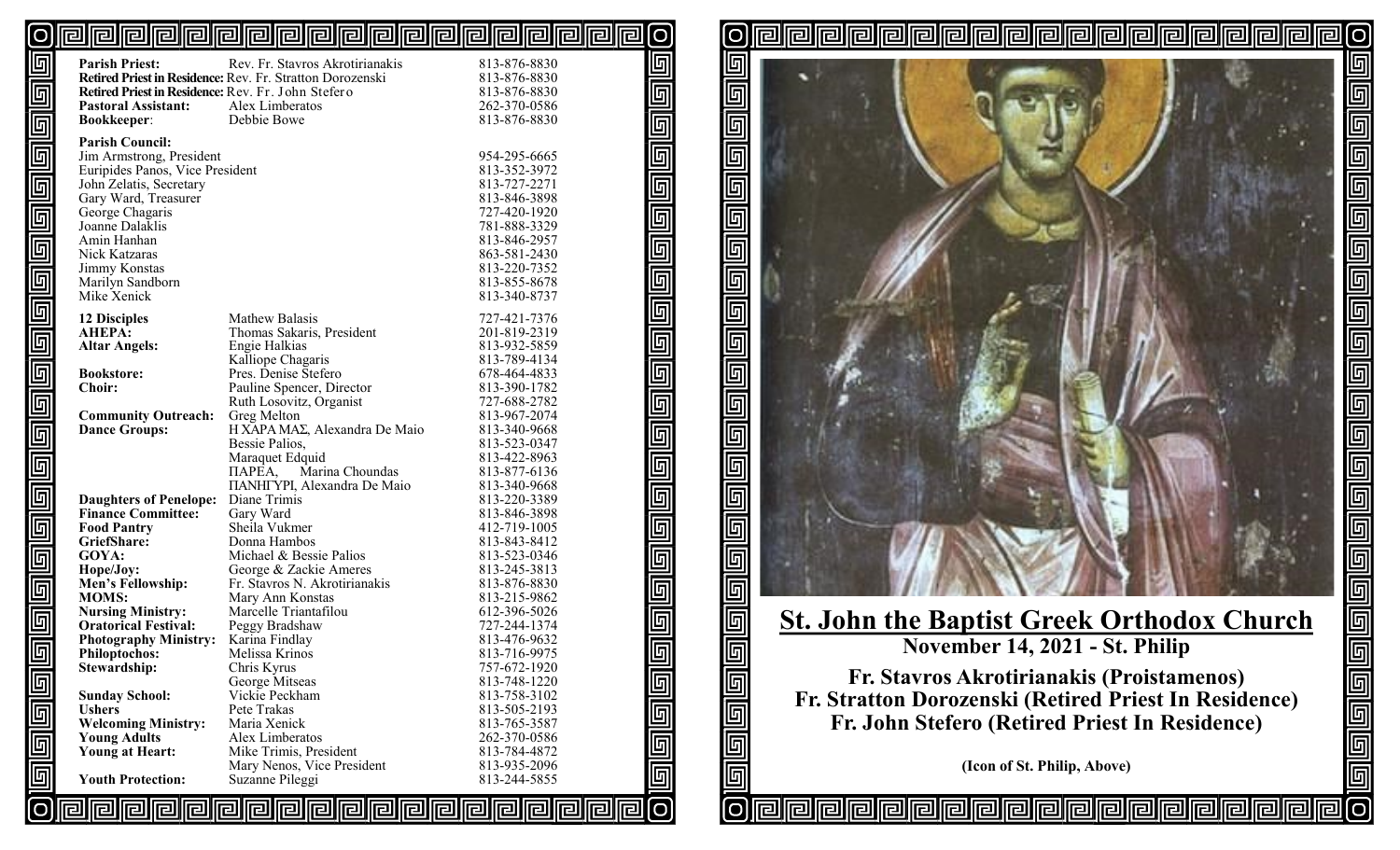| <b>VISION:</b><br>Love God, Love your neighbor and spread the Gospel of Jesus Christ as an Orthodox Christian community.                                                                                                                                                                                                                                                                                                                                                                                                                                                                                                                                                  |                                                                                                                                                                                                                                                                                                                                                                                                                                                                                                                                                             |                                                                                                                                                                                                                                                                                                                           | <b>Upcoming Services &amp; Events</b>                                                                                                                                                                                                 |                                                                                                    |                                             |
|---------------------------------------------------------------------------------------------------------------------------------------------------------------------------------------------------------------------------------------------------------------------------------------------------------------------------------------------------------------------------------------------------------------------------------------------------------------------------------------------------------------------------------------------------------------------------------------------------------------------------------------------------------------------------|-------------------------------------------------------------------------------------------------------------------------------------------------------------------------------------------------------------------------------------------------------------------------------------------------------------------------------------------------------------------------------------------------------------------------------------------------------------------------------------------------------------------------------------------------------------|---------------------------------------------------------------------------------------------------------------------------------------------------------------------------------------------------------------------------------------------------------------------------------------------------------------------------|---------------------------------------------------------------------------------------------------------------------------------------------------------------------------------------------------------------------------------------|----------------------------------------------------------------------------------------------------|---------------------------------------------|
| <b>MISSION:</b><br>The mission of St. John the Baptist Greek Orthodox Church is to welcome and serve people with love,<br>truth, joy and peace, and to create an environment that encourages all to seek salvation through Orthodox                                                                                                                                                                                                                                                                                                                                                                                                                                       |                                                                                                                                                                                                                                                                                                                                                                                                                                                                                                                                                             | <b>Sunday, November 14</b>                                                                                                                                                                                                                                                                                                | <b>St. Philip</b><br>Orthros 8:45 a.m.                                                                                                                                                                                                | Divine Liturgy 10:00 a.m.                                                                          |                                             |
|                                                                                                                                                                                                                                                                                                                                                                                                                                                                                                                                                                                                                                                                           | Christianity.<br><b>CORE VALUES:</b><br>Love, Worship, Community, Learning, Service                                                                                                                                                                                                                                                                                                                                                                                                                                                                         |                                                                                                                                                                                                                                                                                                                           | Monday, November 15                                                                                                                                                                                                                   | <b>Beginning of Nativity Fast</b><br>Women's Bible Study<br>Fr. John Bible Study                   | 10:00 a.m.<br>$6:30$ p.m.                   |
| <b>SYNAXARION:</b><br>St. Philip the Apostle; St. Gregory Palamas; Holy Great New Martyr Constantine of Hydra; Justinian the Emperor and his wife Theodora                                                                                                                                                                                                                                                                                                                                                                                                                                                                                                                |                                                                                                                                                                                                                                                                                                                                                                                                                                                                                                                                                             | <b>Tuesday, November 16</b>                                                                                                                                                                                                                                                                                               | <b>St. Matthew</b><br>Orthros 9:00 a.m.                                                                                                                                                                                               | Divine Liturgy 10:00 a.m.                                                                          |                                             |
| Apolytikion of St. John: The memory of the just is observed<br>Apolytikion of the Week (4 Mode): When the tid-                                                                                                                                                                                                                                                                                                                                                                                                                                                                                                                                                            |                                                                                                                                                                                                                                                                                                                                                                                                                                                                                                                                                             |                                                                                                                                                                                                                                                                                                                           | <b>Wednesday, November 17</b>                                                                                                                                                                                                         | <b>Holy Unction</b>                                                                                | 6:00 p.m.                                   |
|                                                                                                                                                                                                                                                                                                                                                                                                                                                                                                                                                                                                                                                                           | with hymns of praise; for you O Forerunner the witness of the<br>ings of the Resurrection from the angel was pro-<br>Lord is sufficient. You have proved to be truly more venerable<br>claimed unto the women disciples, and our ancestral                                                                                                                                                                                                                                                                                                                  |                                                                                                                                                                                                                                                                                                                           |                                                                                                                                                                                                                                       | Greek School                                                                                       | $6:00-8:30$ p.m.                            |
| sentence also had been abolished, to the apostles,<br>with boasting did they proclaim: that death is van-<br>quished evermore and Christ our God is risen from<br>the dead, granting to the world His great mercy.                                                                                                                                                                                                                                                                                                                                                                                                                                                        |                                                                                                                                                                                                                                                                                                                                                                                                                                                                                                                                                             | than the prophets. Since you were granted to baptize in the riv-<br>er, the One Whom they proclaimed. Therefore, you strove for<br>truth, proclaiming with joy the Good News, even to those in<br>Hades: that God was manifested in the flesh, and takes away the<br>sins of the world, and grants to us His great mercy. | <b>Sunday, November 21</b>                                                                                                                                                                                                            | <b>Entrance of the Virgin Mary Into The Temple</b><br>Orthros 8:45 a.m.<br><b>GOYA</b> Movie Night | Divine Liturgy 10:00 a.m.<br>4:30-8:30 p.m. |
|                                                                                                                                                                                                                                                                                                                                                                                                                                                                                                                                                                                                                                                                           | Kontakion: A protection of Christians unshamable, interces-<br>sor to our Holy Maker unwavering, reject not, the prayerful cries<br>Apolytikion of St. Philip (3 Mode): O holy Apos-<br>of those who are in sin. Instead, come to us for you are good,<br>tle Philip, make intercession to our merciful God,<br>your loving help bring unto us, who are crying in faith to you.<br>Hasten to intercede and speed now to supplicate, as a protection<br>that He grant our souls forgiveness of offenses.<br>for all time, Theotokos for those who honor you. |                                                                                                                                                                                                                                                                                                                           | <b>Stewardship 2021 Update</b><br>As of Friday, November 12, we have received $\frac{368}{368}$ stewardship forms,<br>with a pledged amount of \$485,943.00 for 2021. Don't forget to fill out your form and send it into the office! |                                                                                                    |                                             |
| Welcome to all of our Visitors "Welcome one another just as Christ has welcomed you, for the glory of<br>God." Romans 15:7 We pray that your worship experience with us today will be inspirational and uplift-<br>ing. Please introduce yourself to an usher or a member of the Welcoming Ministry and pick-up a<br>"welcome packet" as you exit the church. We are happy that you are with us today!<br>Holy Communion is offered only to Orthodox Christians who are in good canonical standing with<br>the church and who have prepared through prayer and fasting. Everyone is invited to receive the Antidoron<br>(Blessed Bread) at the end of the Divine Liturgy. |                                                                                                                                                                                                                                                                                                                                                                                                                                                                                                                                                             |                                                                                                                                                                                                                                                                                                                           | Fifty-Two Verses in Fifty-Two Weeks: The Bible Project<br>November 14-20<br>Give thanks in all circumstances; for this is the will of God in Christ Jesus for you.<br>I Thessalonians 5:18                                            |                                                                                                    |                                             |
|                                                                                                                                                                                                                                                                                                                                                                                                                                                                                                                                                                                                                                                                           |                                                                                                                                                                                                                                                                                                                                                                                                                                                                                                                                                             |                                                                                                                                                                                                                                                                                                                           |                                                                                                                                                                                                                                       |                                                                                                    |                                             |

 $\sim$ 

 $\sim$  $\sim$   $\sim$  $\sim$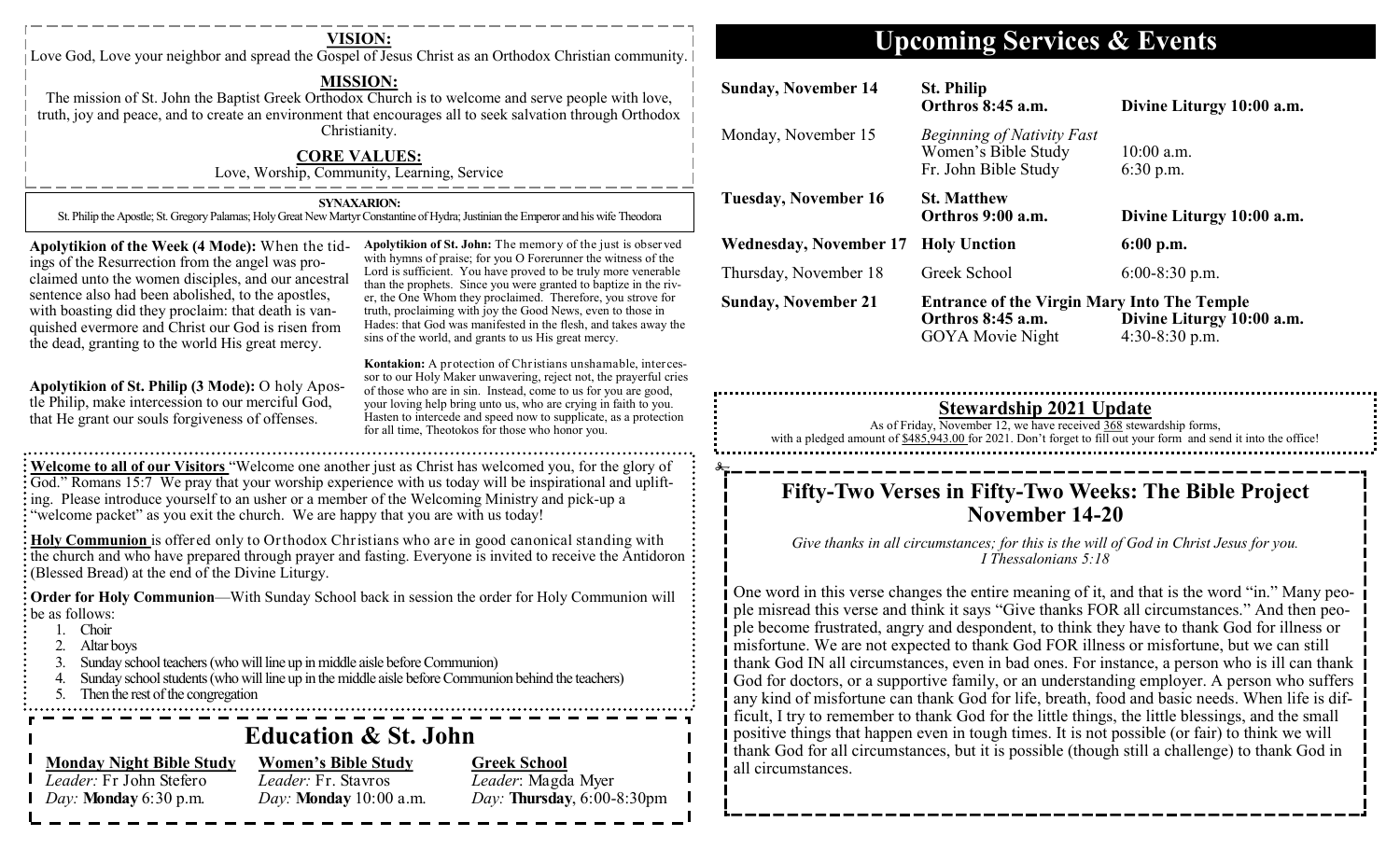## **MINISTRY NEWS & UPDATES**

**St. John's Bookstore** — On November 8th, the Orthodox Church commemorates the Synaxis of the



Archangels and we remember, in particular, Archangel Michael and Archangel Gabriel. We come together at this feast to honor these divine ministers, our protectors and guardians, and to chant their praises. Throughout the month of November, our bookstore is offering 20% off ANY items pertaining to or depicting angels. Our bookstore is open every Sunday following Divine Liturgy. Stop in and browse our selection.

**Epiphany Diver Applications Due December 10—**If you are between the age of 16-18 (on January 6), you are eligible to dive for the cross on January 6, 2022 at St. Nicholas Cathedral in Tarpon Springs. See Messenger or visit St. Nicholas' website for link to application. The application must be submitted by December 10 at 4:00 p.m., no exceptions.





**GOYA Movie Night November 21-**The GOYA Meeting for November will be on Sunday, November 21, from 4:30-8:30 p.m. (notice the different hours). We are going to be watching a movie entitled "To Save a Life." The movie is about two hours. This will allow us a time to eat and have fellowship, to watch the movie and to have discussion afterwards. Parents are strongly encouraged to attend the screening of this movie. With it being Thanksgiving Week, this is the perfect day to watch a movie and go a little longer with GOYA.

**Scholarship Opportunities For Seniors-** St. John's Greek Orthodox Church is pleased to announce the AHEPA and Daughters of Penelope Scholarship Committee are now accepting applications. The scholarship's purpose is to promote, encourage, and advance education at the college, university and graduate school levels. Please contact Edie Kavouklis at [813.758.0305,](tel:813.758.0305) [edie.kavouklis@gmail.com,](mailto:edie.kavouklis@gmail.com) Tom Sa-



karis, [tomsak1234@gmail.com,](mailto:tomsak1234@gmail.com) or DOP President, Dianne Trimis at ddtrimi[s@gmail.com](mailto:@gmail.com)

#### Applications due November 30, 2021.



**St. John the Baptist 2021 Community Christmas Card -** It's that time again for our annual Saint John the Baptist Community Christmas Card, sponsored by our GOYA. The suggested contribution of \$25.00 will go to assist our GOYA Ministry. This is a lovely way to join in the spirit of love and good will during the Christmas season. GOYA will have a table set up in the community center for you to come sign up and make your donations. Please make checks out to St. John the Baptist GOYA. Our GOYA family is truly thankful to you all for the support you continue to show us through the years. Thank you and God Bless!

Sign-ups for the Christmas Card will be after church Sunday, November 28, Sunday, December 5 and Sunday December 12 in the Kourmolis Center. If you have any questions, please contact Mike Palios at 813-523-0346.

**Last call to join us for Christmas with The Chosen: The Messengers!** We will be watching this Christmas special together at AMC Theaters at Westshore Mall on Wednesday December  $1^{st}$  at 7:00 PM. Tickets cost \$12.50 each. Please email Maria Xenick at [mpxenick@gmail.com](mailto:mpxenick@gmail.com) by 5:00 PM Friday, November  $19<sup>th</sup>$  with the number of tickets you would like. Tickets may be paid with cash or checks made out to St. John Greek Orthodox Church with "movie tickets" in the memo line. We look forward to hearing from you!



# **Readings for 8th Sunday of Luke**

**Epistle Reading is from St. Paul's First Letter to the Corinthians 4:9-16 Prokeimenon:** Their voice has gone out into all the earth / The heavens declare the glory of God.

Brethren, God has exhibited us apostles as last of all, like men sentenced to death; because we have become a spectacle to the world, to angels and to men. We are fools for Christ's sake, but you are wise in Christ. We are weak, but you are strong. You are held in honor, but we in disrepute. To the present hour we hunger and thirst, we are ill-clad and buffeted and homeless, and we labor, working with our own hands. When reviled, we bless; when persecuted, we endure; when slandered, we try to conciliate; we have become, and are now, as the refuse of the world, the off-scouring of all things. I do not write this to make you ashamed, but to admonish you as my beloved children. For though you have countless guides in Christ, you do not have many fathers. For I became your father in Christ Jesus through the gospel. I urge you, then, be imitators of me.

#### **Gospel Reading is from Luke 10:25-37**

At that time, a lawyer stood up to put Jesus to the test, saying, "Teacher, what shall I do to inherit eternal life?" He said to him, "What is written in the law? How do you read?" And he answered, "You shall love the Lord your God with all your heart, and with all your soul, and with all your strength, and with all your mind; and your neighbor as yourself." And he said to him, "You have answered right; do this, and you will live."

But he, desiring to justify himself, said to Jesus, "And who is my neighbor?" Jesus replied, "A man was going down from Jerusalem to Jericho, and he fell among robbers, who stripped him and beat him, and departed, leaving him half dead. Now by chance a priest was going down that road; and when he saw him he passed by on the other side. So likewise a Levite, when he came to the place and saw him, passed by on the other side. But a Samaritan, as he journeyed, came to where he was; and when he saw him, he had compassion, and went to him and bound up his wounds, pouring on oil and wine; then he set him on his own beast and brought him to an inn, and took care of him. And the next day he took out two denarii and gave them to the innkeeper, saying, 'Take care of him; and whatever more you spend, I will repay you when I come back.' Which of these three, do you think, proved neighbor to the man who fell among the robbers?" He said, "The one who showed mercy on him." And Jesus said to him, "Go and do likewise."

Lord Jesus Christ, Physician of our Souls and Bodies, visit and heal your servants: Tony Ekonomou; Keith Lynn & Patrick Carroll; Daniel Hoss, Ourania Tziotis, Irina, Marina, Yuri, and Christophoros; Ashley Snyder; Evangelos & Caroline Critkas; Constantinos & Kalotina Klimis; Christine Alex, June, Lillian Thomas; Scotty; Desi Serriera; Ashley Kladakis; Dora Kallas, Kathy & Andrew Bouzinekis; Anastasia; Virginia Georgiou, Ron Myer, Toula Tsaros, Fr. Pat Legato, Nellie Pringle, Yolanda Webb, Angela Bougas, Tony Ekonomou, Ron, Jason Vickers, Rex Garrison, Tina Chakonas, Ann Demas, Christina Noel Kouzes Houck, Evangeline Xeroteres, Ashley Henderson, Natalie Henderson, Chris, Debbie, James, Avery, Lily, Jacob, Jesse, Ann, Rosario, Antonia Caffentzis, Alissa, John, Angela, Joey, Christine Scourtes, Steven, Matthew & Family, Phyllis, John Zelatis, Reagan, Peter Zaharis, Alexandra Ferrarolis, Leon & Despina Botham, Cindy Xenick, Mary Ellen Evdemon, Marie Sofia Panagopoulos, Maria Hursey, Chris Vamvakias, John Myer, Mike Trimis, Robert and Alice Stoccardo, John Alexander, Michael Romero, George Hambos, Dean Kondilis and Family, Bill and Nancy Manikas, Patricia Costello, Anastasia Smyrnakis, Ekaterina & Anna Shushaalykova, Dora Koudouna, Debbie Phelps, Mary Voykin, David Voykin, Denise Badrane, Don Payne, and all victims of war, terrorism, crime, natural disaster, and all of